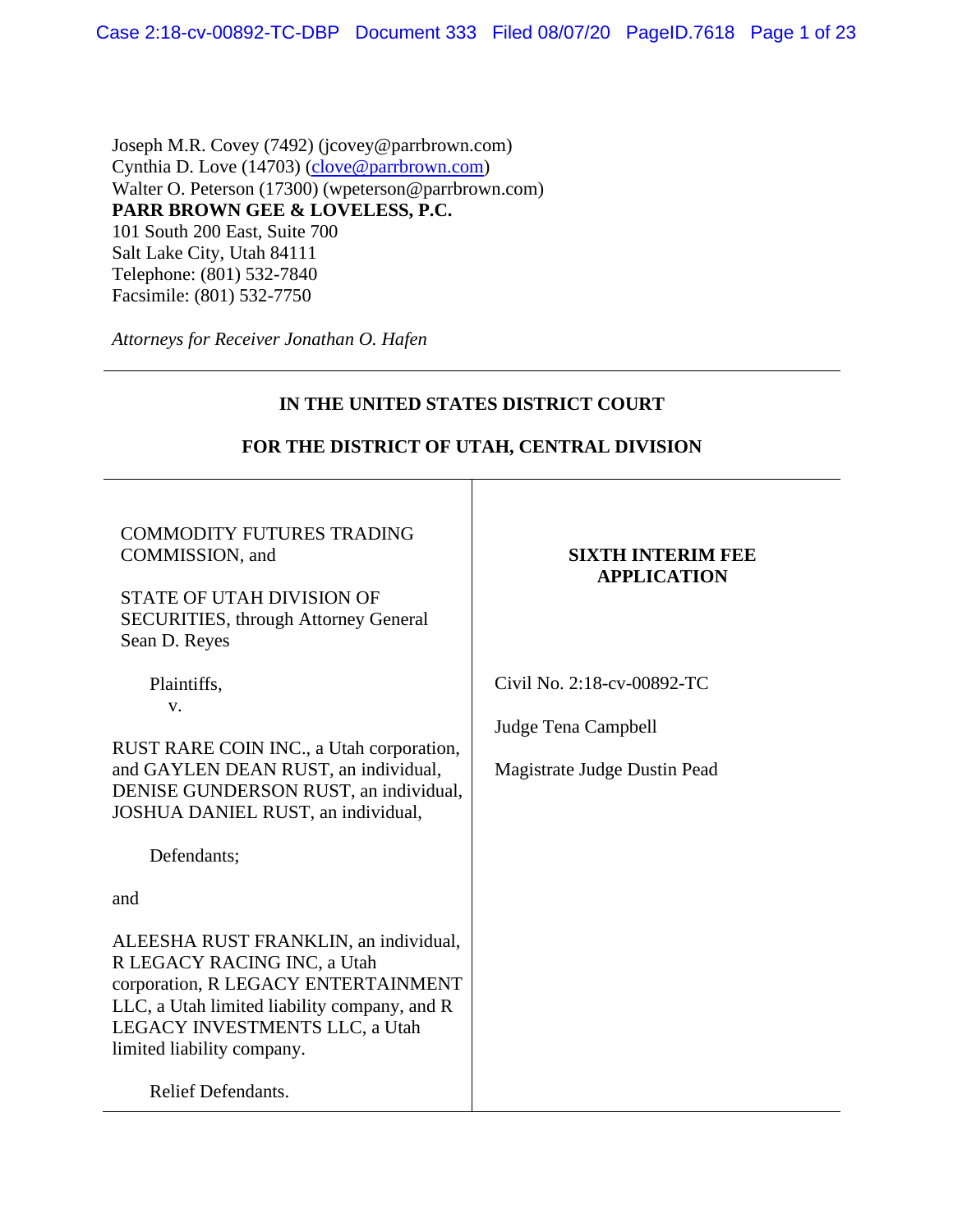Jonathan O. Hafen, the Court-Appointed Receiver over the assets of the following Defendants and Relief Defendants: Rust Rare Coin Inc. ("RRC"), Gaylen Dean Rust, R Legacy Racing Inc., R Legacy Entertainment LLC, R Legacy Investments LLC, Gaylen Dean Rust, Denise Gunderson Rust, Joshua Daniel Rust, and Aleesha Rust Franklin (collectively, "Receivership Defendants"), hereby submits this sixth interim fee application (this "Fee Application"), seeking approval by the Court for the fees and expenses incurred by the Receiver; the Receiver's counsel, Parr Brown Gee & Loveless ("Parr Brown"); the Receiver's accountants, Berkeley Research Group ("BRG"); and the Conflict Receiver, Wayne Klein, and his counsel, Manning Curtis Bradshaw & Bednar, for the period of January 1, 2020 through March 31, 2020 (the "Application Period"). The Receiver seeks authorization to pay all allowed fees and expenses from the Receivership Estate once the Receiver has recovered an amount equal to three times the fees requested in this Fee Application and allowed in prior applications. In support hereof, the Receiver states as follows:

## **I. RELEVANT BACKGROUND**

1. On November 27, 2018, the Court entered an *Order Appointing Receiver and Staying Litigation* (the "Appointment Order"). *See* Dkt. No. 54. Accordingly, the Receiver has worked in concert with his counsel, Parr Brown, and his accountants, BRG, to identify, secure, and liquidate various Receivership assets, identify claimants and creditors of the Receivership Estate, and identify and initiate discussions with net winners to recover funds for the benefit of all Receivership claimants.

2. The Receiver has filed his *Sixth Quarterly Status Report*, which includes a status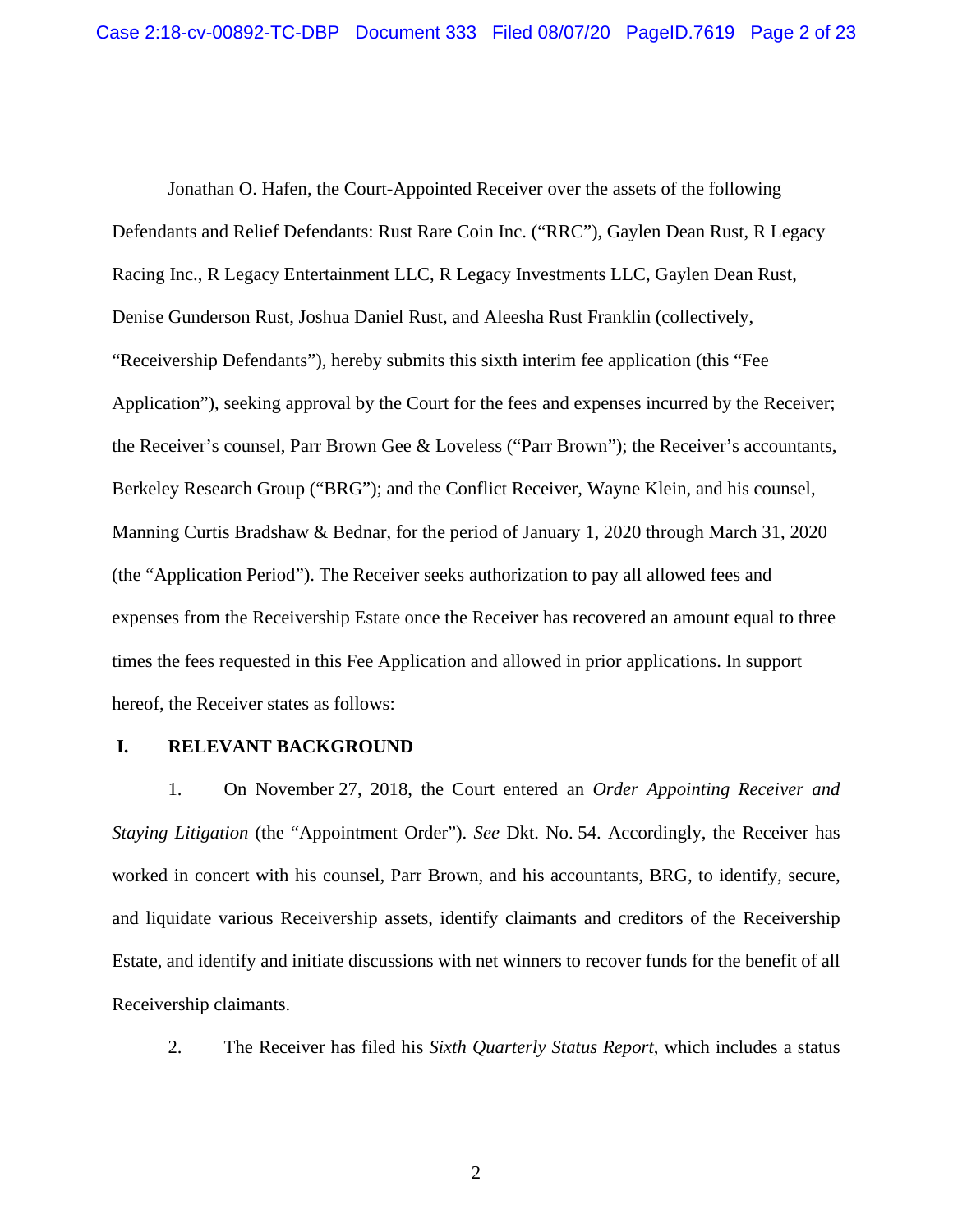report for the period of January [1](#page-2-0), 2020 through March 31, 2020 (the "Sixth Status Report").<sup>1</sup> The Sixth Status Report provides a comprehensive description of the services performed by the Receiver and his professionals during the Application Period and is incorporated herein by reference.

# **II. REQUEST FOR COURT APPROVAL OF FEES AND EXPENSES**

3. The Appointment Order provides, in the relevant part:

57. Subject to Paragraph 59 immediately below, the Receiver is authorized to solicit persons and entities ("Retained Personnel") to assist him in carrying out the duties and responsibilities described in this Order. The Receiver shall not engage any Retained Personnel without first obtaining an Order of the Court authorizing such engagement.

58. The Receiver and Retained Personnel are entitled to reasonable compensation and expense reimbursement from the Receivership Estates. The Receiver and Retained Personnel shall not be compensated or reimbursed by, or otherwise entitled to, any funds from the Court, the CFTC, or the State of Utah. Such compensation shall require the prior review by Plaintiffs and approval of the Court.

4. Accordingly, the Receiver respectfully requests that the Court approve the fees and

expenses incurred by the Receiver, his team, and the Conflict Receiver and his counsel as set forth

below and in the attached Exhibits.

<span id="page-2-0"></span><sup>1</sup> Docket No. 301, filed April 30, 2020.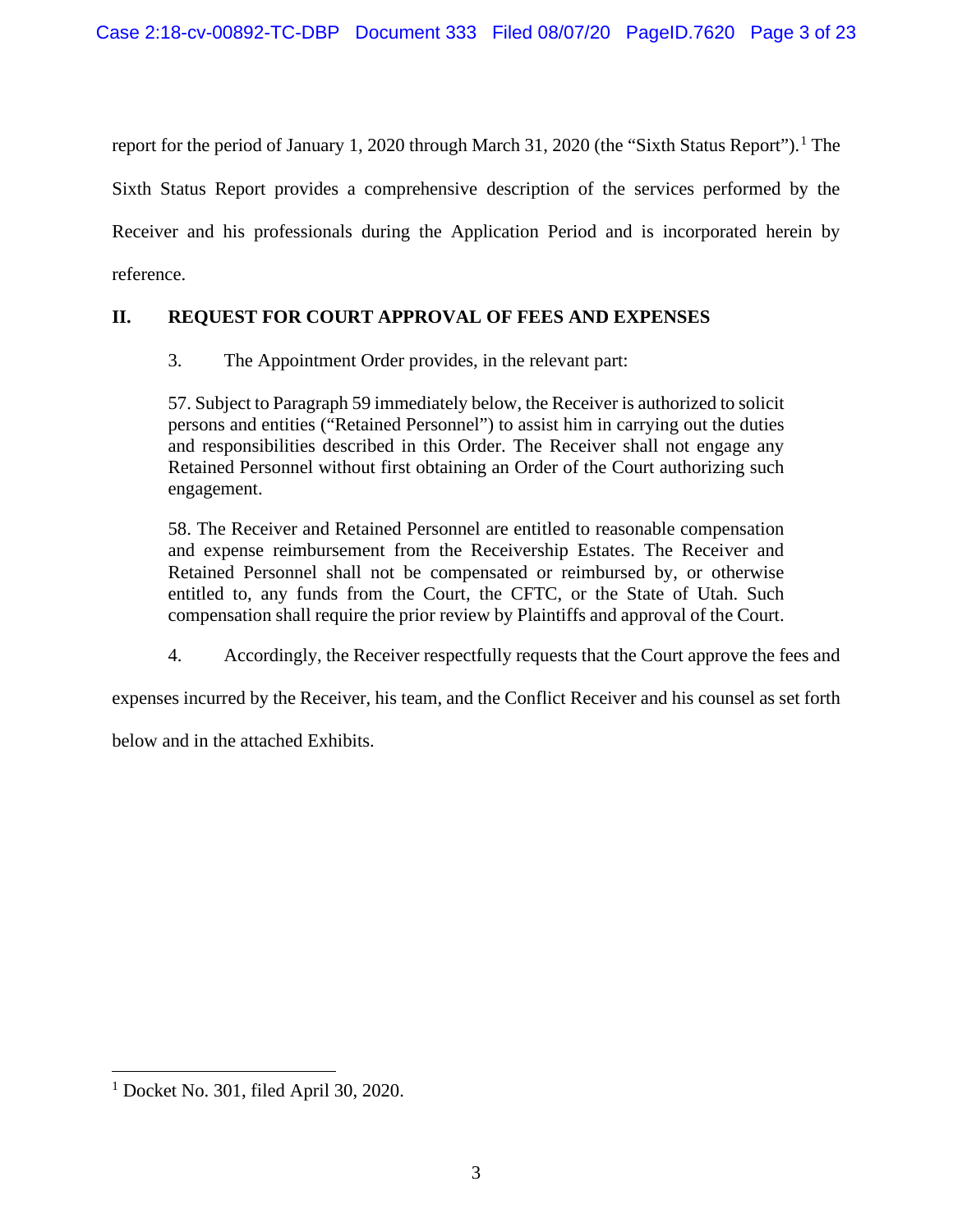## **III. FEES AND EXPENSES REQUESTED ARE ACTUAL, NECESSARY AND REASONABLE FOR THE SERVICES RENDERED**

5. During this Application Period, the Receiver and his professionals have provided actual and necessary services for the Receivership Estate as summarized below and detailed in the Exhibits attached hereto. The Exhibits also detail the out-of-pocket expenses incurred by the professionals in rendering services to the Receivership Estate.

6. Parr Brown and BRG have submitted their invoices to the Receiver, and the Receiver has reviewed and approved the invoices.

7. This Fee Application complies with the billing instructions set forth in the Appointment Order. The Receiver submitted this Fee Application to the Utah Division of Securities and CFTC prior to filing it with the Court, and both have informed the Receiver that they have no objection to the payment of the fees and reimbursement of the expenses outlined herein.

8. The Receiver believes that the fees and expenses are reasonable. The Receiver also believes that the services rendered and the expenses advanced have been beneficial to the Receivership Estate.

9. Consistent with the Receiver's previous fee applications, the Receiver and his professionals have continued to write off time and delay payment to assure that the Receivership Estate will receive an amount at least three times in excess of any fees requested *before* the Receiver and his professionals are paid. In this Fee Application, the Receiver has voluntarily written off all time related to the preparation of any fee application and has otherwise made downward adjustments to fees and expenses as appropriate.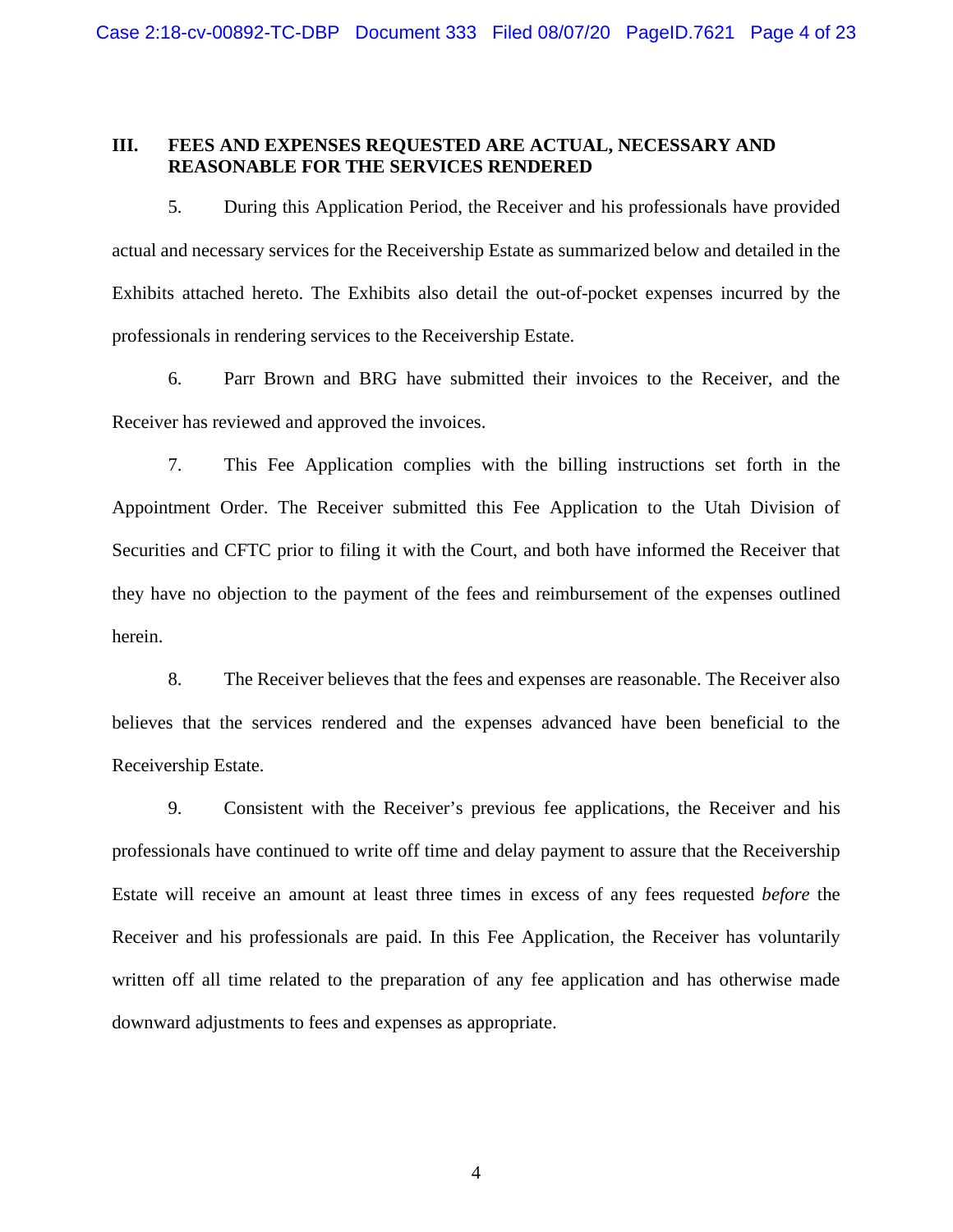### **IV. SUMMARY OF AMOUNTS REQUESTED**

10. The total amounts requested for the Receiver, his professionals, the Conflict Receiver and his counsel in this Fee Application, including the relevant voluntary write downs, are summarized below:

a. Receiver: From January 1, 2020 through March 31, 2020, the Receiver billed a total of 64.6 hours for services to the Receivership Estate. The Receiver is seeking approval for the payment of fees totaling \$23,414.11 of which \$23,256.00 is for fees and \$158.11 is for out-of-pocket expenses. *See* Exhibit A.

b. Parr Brown: From January 1, 2020 through March 31, 2020, Parr Brown billed a total of 2,114.2 hours for legal services to the Receivership Estate. Parr Brown is seeking approval for the payment of fees and expenses totaling \$472,207.75 of which \$462,588.50 is for fees and \$9,619.25 is for out-of-pocket expenses. *See* Exhibit B. These amounts include a voluntary write down of \$8,930.50.

c. BRG: From January 1, 2020 through March 31, 2020, BRG billed a total of 1,106.3 hours providing forensic, tax, and general accounting services to the Receivership Estate. BRG is seeking approval for the payment of fees and expenses totaling \$291,359.79, of which \$291,171.00 is for fees and \$188.79 is for out-of-pocket expenses. *See* Exhibit C. These amounts include a voluntary write down of \$3,911.00.

d. Conflict Receiver and counsel: From January 1, 2020 through March 31, 2020, Conflict Receiver, Wayne Klein, and his legal counsel billed a total of 30.4 hours for services to the Receivership Estate. The Conflict Receiver and his counsel are seeking approval for the payment of fees totaling \$8,312.00. *See* Exhibit D. These amounts include a voluntary write down of \$50.00.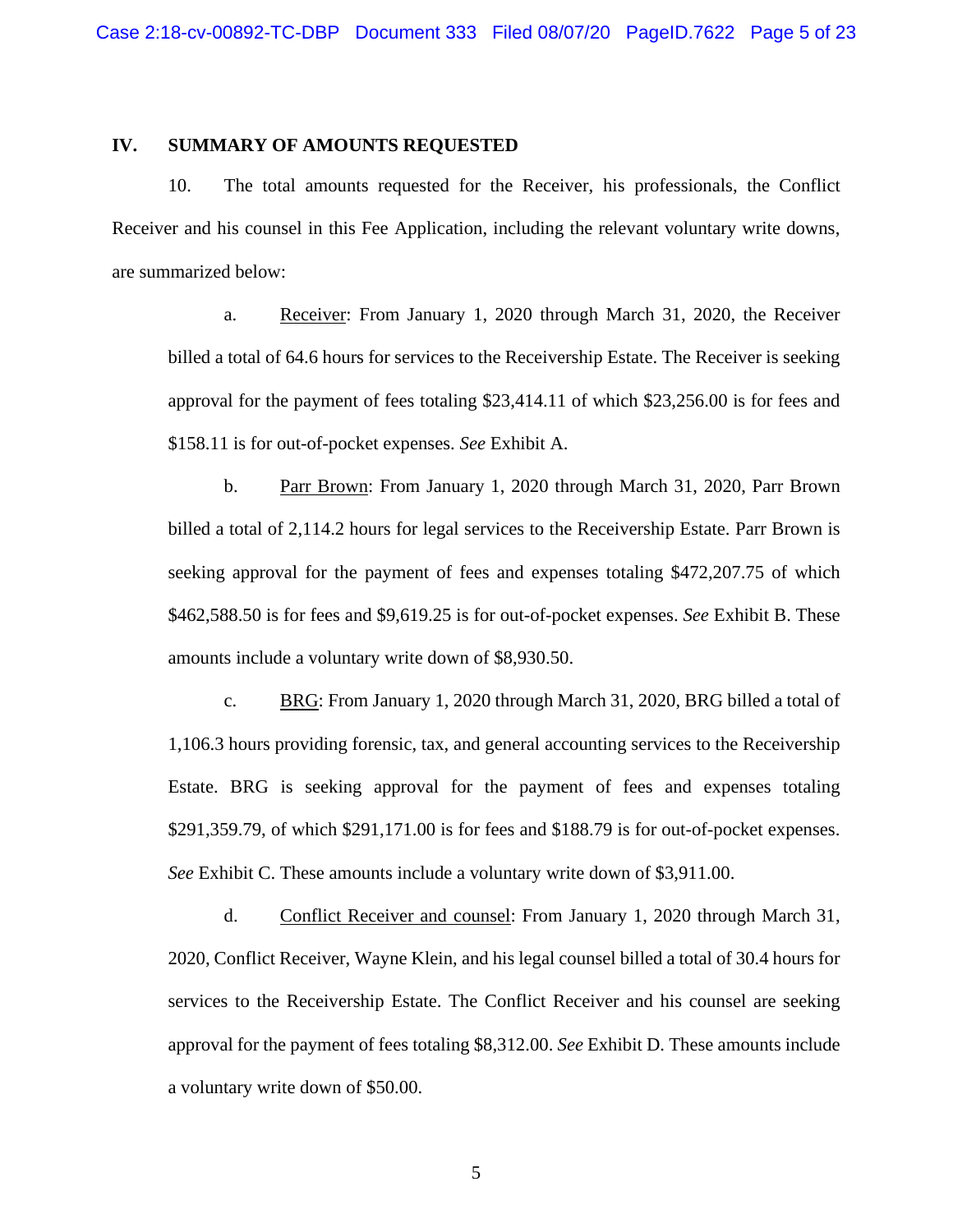11. The amounts requested reflect a total of \$12,891.50 in voluntary reductions by the respective professionals in an exercise of their billing judgment.

12. The Receivership Estate has sufficient funds to pay all amounts requested. However, as set forth above, the Receiver and his professionals will not take any fees or be reimbursed for any expenses from the Receivership Estate until *after* the Receiver recovers at least three times the total amount of the fees requested in this and all previous fee applications.

### **V. SUMMARY OF EXHIBITS**

13. Professional services have been recorded contemporaneously with services being rendered and these services, as well as the expenses incurred, are detailed in the attached Exhibits described below.

14. The Receiver, Parr Brown, BRG, the Conflict Receiver and his counsel have maintained their time in records organized according to tasks, with each task record being maintained in chronological order.

15. The following Exhibits are attached hereto in support of this Fee Application:

#### **Exhibit A—Time Records of Receiver**

#### **Exhibit A Summary by Task**

This section of Exhibit A breaks down the total fees assessed for each of the Receiver's tasks, which are discussed in more detail below.

### **Exhibit A-1 Administration of Receivership Estate**

This Application Period, the Receiver worked closely with his legal counsel to draft the distribution plan, which was submitted to the Court for approval. The Receiver also continued to communicate with the Attorney General's Office to ensure they remain updated about the status of the Receivership Estate and the ongoing claims analysis process and recovery efforts. In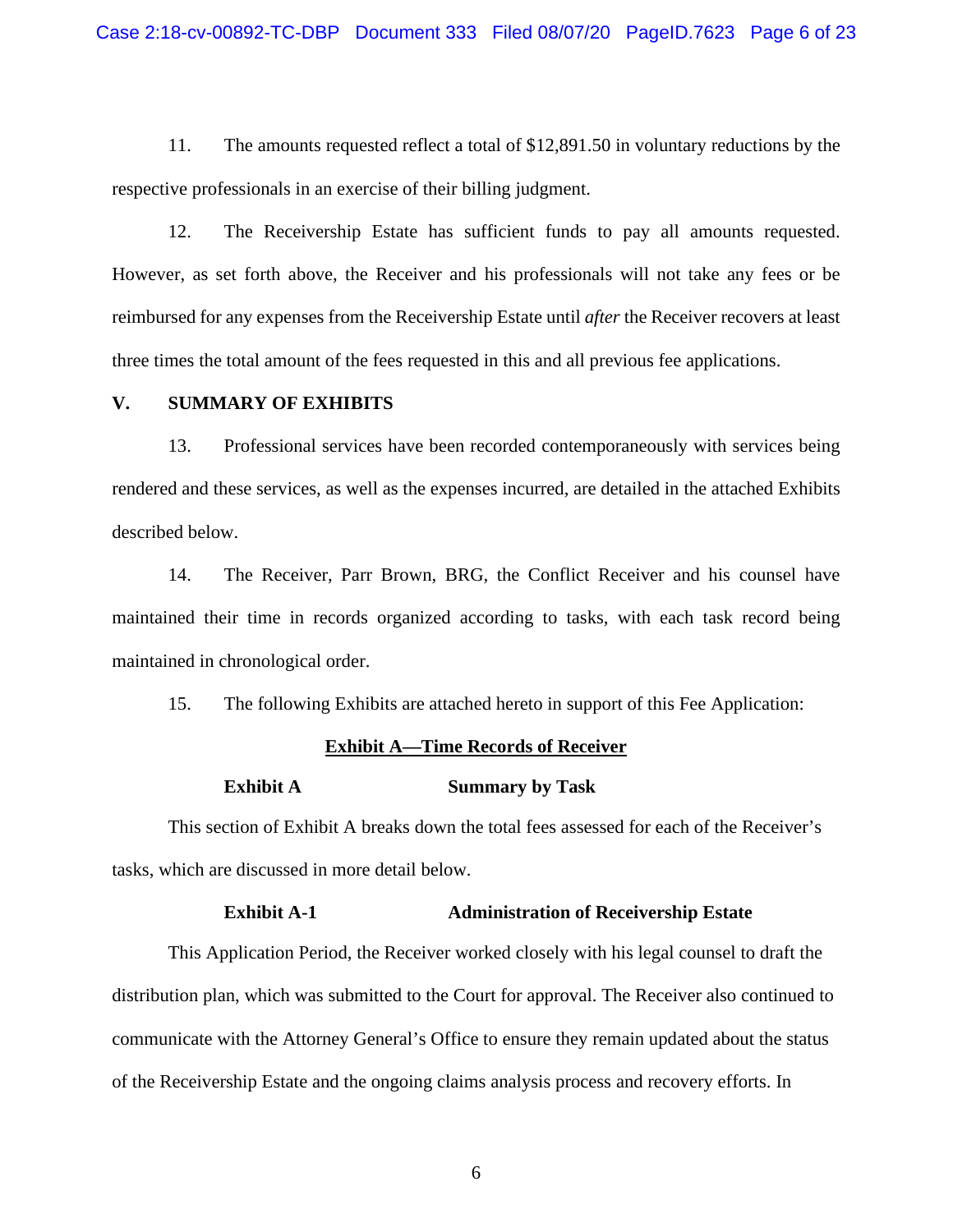addition, the Receiver reviewed certain tax and financial documents related to the administration of the Receivership Estate.

## **Exhibit A-2 Asset Analysis and Recovery**

The Receiver worked closely with his legal counsel during this Application Period negotiating favorable settlement agreements with net winners. These settlement efforts involved extensive coordination with the Receiver's counsel and required the Receiver to review the supporting documentation and settlement agreements before their execution. The Receiver continued coordinating with investors and their counsel to substantiate the various metal transactions that were associated with such investors. The Receiver also continued to work with his legal counsel to recover the \$1.6 million in funds that were transferred out of RRC's bank account shortly after the Receiver's appointment.

#### **Exhibit A-3 Disposition of Assets**

The Receiver oversaw and coordinated the negotiation and/or sale of various real property during the Application Period. These efforts included overseeing the closings on the Huge Studios property for \$3,025,000 and the Main Street property in Homer, Alaska for \$220,000. The Receiver also oversaw and approved the sale of the equipment located at Huge Studios. In addition, the Receiver worked with his legal counsel and industry experts to find potential buyers for the Musician's Toolkit assets and the timeshare membership with Wyndham by Worldmark.

### **Exhibit A-4 Claims Administration**

The Receiver and his legal team continued their analysis of the claim forms submitted by potential Receivership claimants. By the end of the Application Period, the Receiver and his team have reviewed over 612 claim forms. As part of the review process, the Receiver has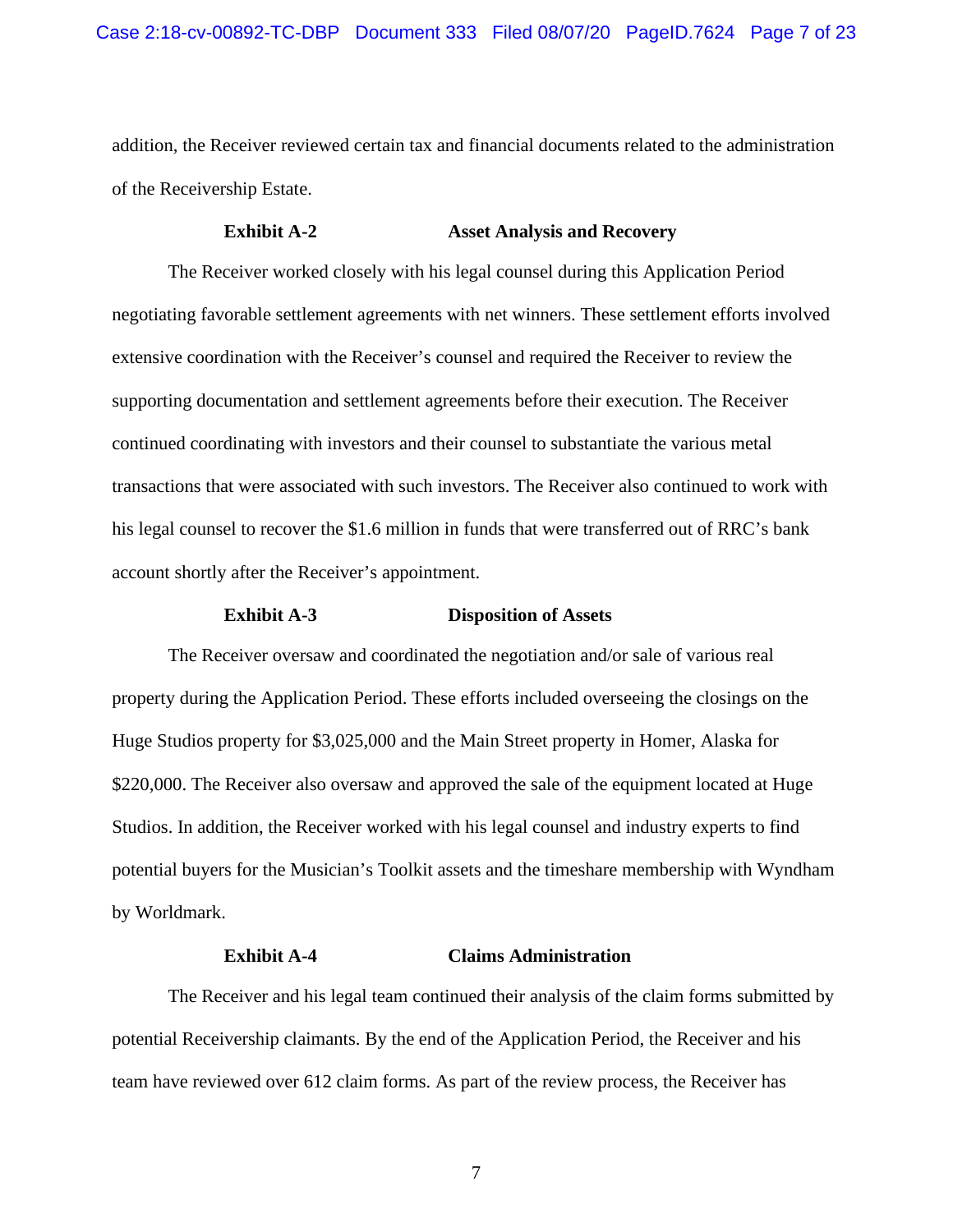coordinated with his attorneys and accountants to review and verify the claim amounts identified in these forms to determine whether each claim will be allowed or disallowed. At this time, the Receiver has reviewed all claims forms submitted by potential claimants. The Receiver's analysis is ongoing with respect to certain employee-related claims while the Receiver continues to collect employment records in order to verify such claims.

#### **Exhibit B—Time Records of Parr Brown**

#### **Exhibit B Summary by Task**

This section of Exhibit B breaks down the total fees assessed for each of Parr Brown's tasks, which are discussed in more detail below.

### **Exhibit B-1** Administration of Receivership Estate

During this Application Period, Parr Brown continued to manage and keep secure the various real and personal property within the Receivership Estate. This involved drafting a lease amendment with the secured storage facility where the bullion items are stored and updating insurance policies to ensure that such assets remain properly protected. Having obtained Court approval to begin liquidating inventory held at RRC (*See* Dkt. No 294), Parr Brown successfully negotiated and entered into a favorable agreement with a numismatic expert who will oversee the liquidation of certain high value inventory items. Parr Brown continued posting motions and Court orders on the Receiver's website and also making updates to the Receiver's mailing matrix to ensure all interested parties receive information about the Receivership's progress.

## **Exhibit B-2 Asset Analysis & Recovery**

As previously reported, after analyzing the cash and metal transactions associated with Mr. Rust's silver pool, Parr Brown was able to identify potential net winners of the Receivership Estate. In order to preserve the Receiver's right to recover funds from net winners, Parr Brown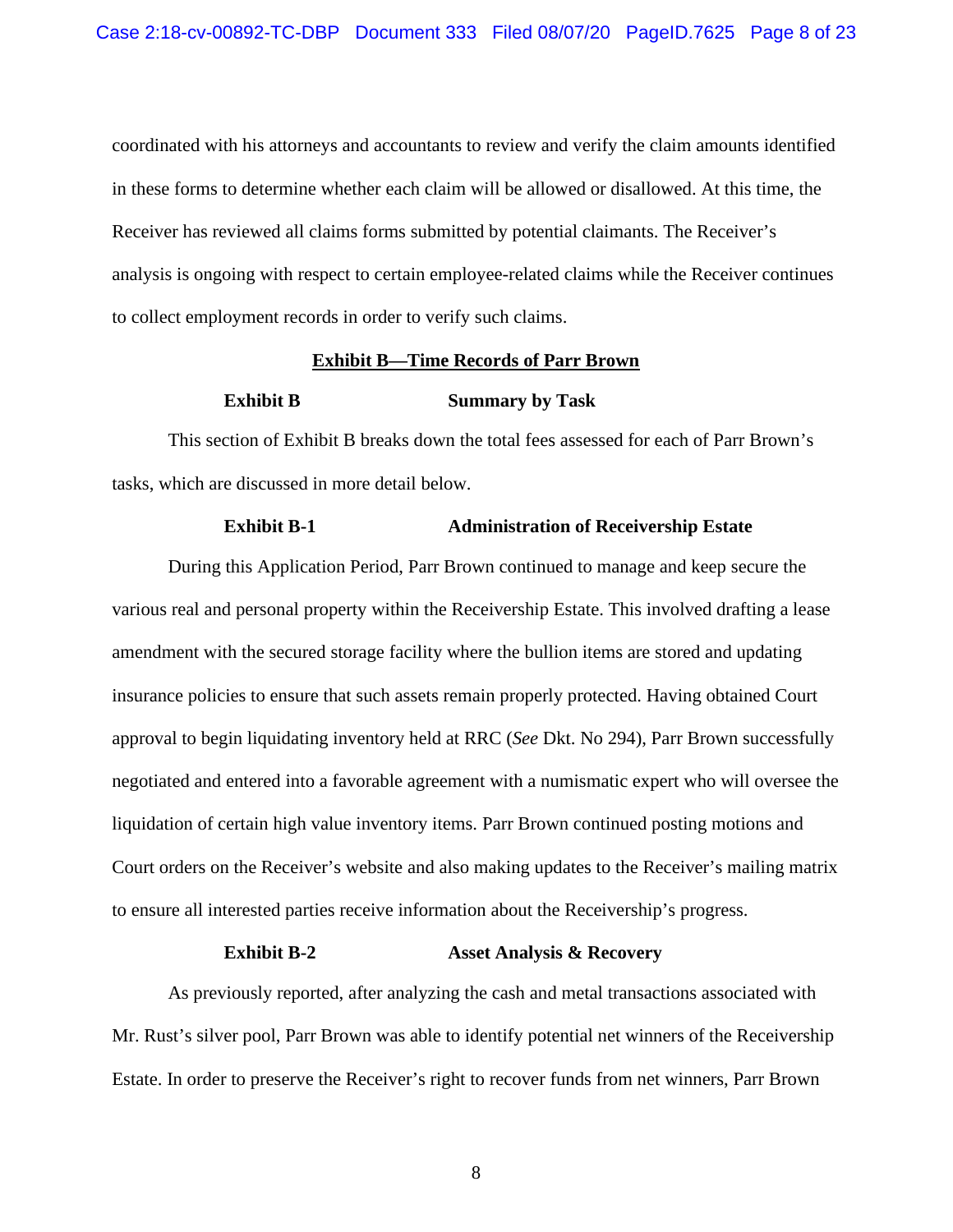continued to work the 30 separate claw back actions filed against approximately 124 investors (the "Claw Back Defendants"). Parr Brown also continued working with the 170 potential net winners (the "Net Winners") with whom they executed tolling agreements in order to facilitate further discussion and negotiations regarding their transactions with the Receivership Defendants. As a result of the Court granting the Receiver's Motion for Settlement Authority (*See* Dkt. No. 271), Parr Brown worked diligently to communicate and meet with Claw Back Defendants, Net Winners and their counsel to secure favorable settlement agreements where possible. When settlement agreements has not been reached, Parr Brown has taken those actions necessary to prepare for, and are move numerous cases forward through the litigation process. Given the vast number of Claw Back Defendants and Net Winners, these recovery efforts have required a significant amount of analysis and review. As a result of this work, Parr Brown has successfully recovered approximately \$419,800 in net proceeds during this Application Period.

In connection with the claims analysis and claw back recovery efforts, Parr Brown has begun compiling data which will be used to prepare expert reports. These reports will be critical in prosecuting potential claw back filings in the upcoming months.

Parr Brown also continued its efforts to recover the \$1.6 million in funds that were transferred to a Zions' customer from RRC's bank accounts shortly after the Receiver was appointed. This Application Period, the Receiver attempted to informally resolve this case with opposing counsel but was unable to reach an agreement.

#### **Exhibit B-3 Disposition of Assets**

Last quarter, Parr Brown secured an offer to purchase Huge Studios which this Court reviewed and approved. *See* Dkt. No. 278. This Application Period, Parr Brown successfully closed on the sale of Huge Studios to an independent, third-party buyer for \$3,025,000. After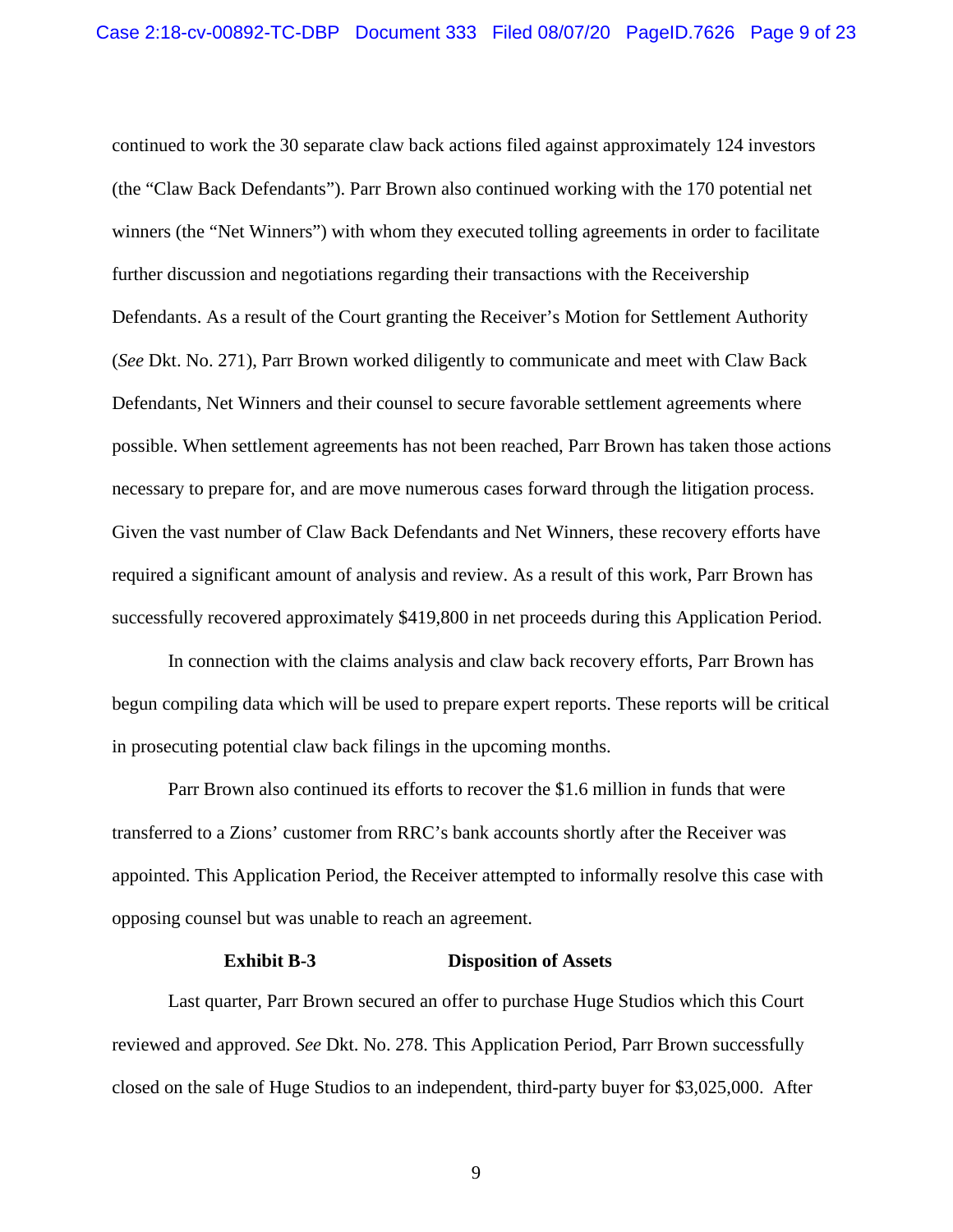paying realtor fees and secured debt of \$560,451, the sale of Huge Studios resulted in a net amount of over \$2,200,000 to the Receivership Estate. Additionally, Parr Brown sold one of the Alaskan properties, a two-story business property located at 3657 Main Street, Homer, Alaska, to a third-party buyer for \$220,000. As a result of the sale, approximately \$205,000 was brought into the Receivership Estate.

Parr Brown has worked to liquidate the music and sound equipment that was being stored at Huge Studios. Parr Brown coordinated with the Receiver to retain the services of a sales agent, Michael Greene, to facilitate the sale of the remaining equipment. This Application Period, Mr. Greene recovered \$101,704 in proceeds from the sale of such equipment which is in addition to the \$156,674 of equipment previously sold. There remains a relatively small amount of equipment left to be sold. Although Mr. Greene continues his efforts to liquidate the remaining Huge Studios equipment, progress has recently slowed due to complications related to COVID-19.

This Application Period, Parr Brown received Court approval to begin liquidating the inventory that was held at RRC. *See* Dkt. No. 294. Accordingly, Parr Brown has retained the services of a numismatic expert and a local auction house to begin the liquidation process of the high and low-value inventory items. Parr Brown has also solicited bids from local and regional coin dealers to purchase the bullion items currently housed in a secured storage facility. It is anticipated that most of the RRC inventory will be sold during the next several months.

### **Exhibit B-4 Claims Administration**

As previously reported, Parr Brown arranged to have over 4,000 hardcopies of the Courtapproved claim form sent out to all potential creditors of the Receivership Estate. In response to this process, Parr Brown has received over 612 claim forms from potential creditors. During this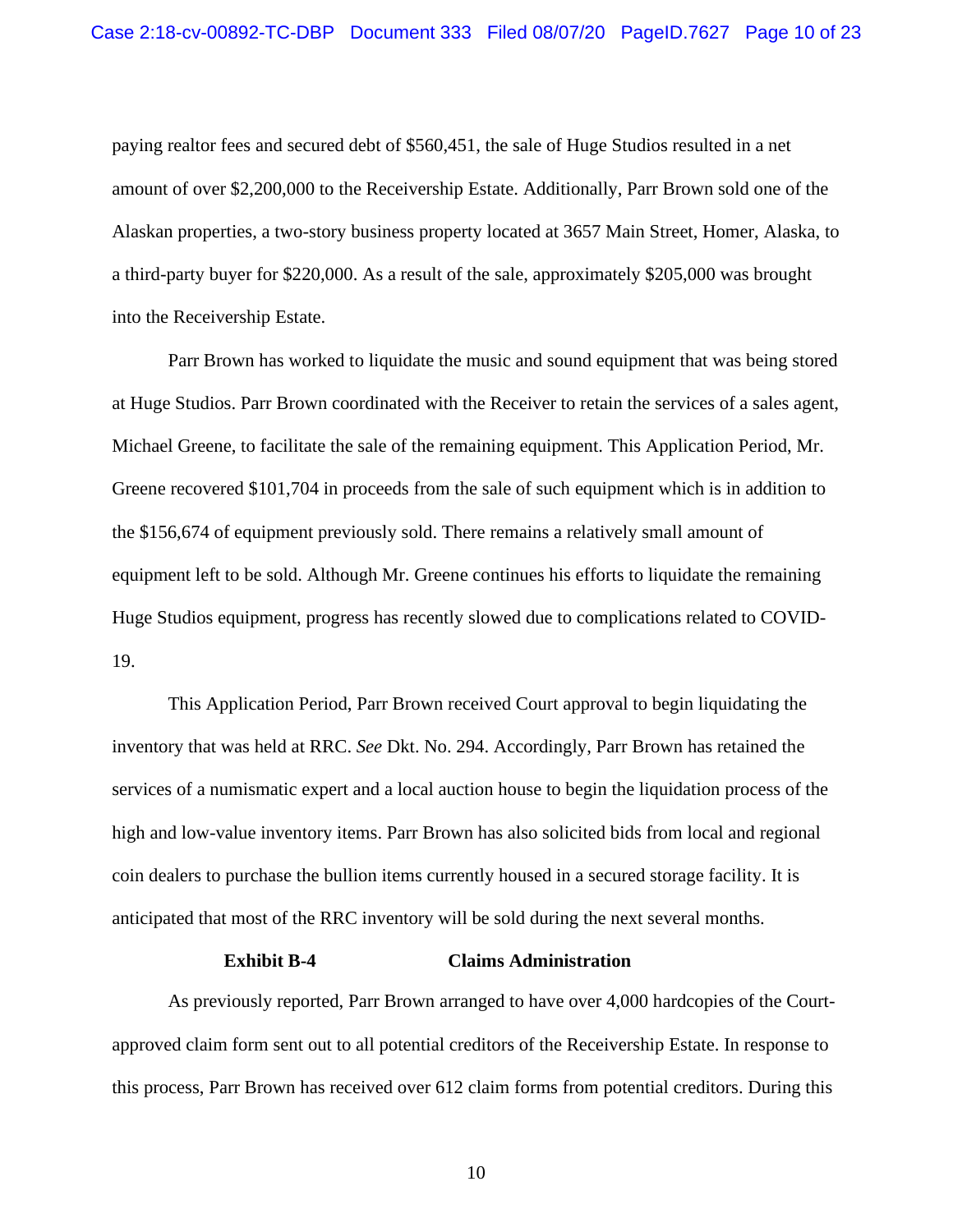Application Period, Parr Brown continued the process of reviewing and verifying the various claim forms submitted to the Receivership Estate. This involved ongoing correspondence with both the Receiver and his accountants at BRG. To date, Parr Brown has reviewed all claim forms submitted by potential claimants to determine whether such claims will be allowed. All claim forms submitted by investors, trade vendors and customers have been analyzed by comparing the asserted losses with data from the books and records of the Receivership Defendants. Parr Brown anticipates completing its analysis of the remaining employee-related claims next quarter.

This Application Period, Parr Brown worked with the Receiver to create a fair and equitable distribution plan, the first step towards making an initial interim disbursement to the creditors and claimants of the Receivership Estate. Parr Brown recently filed a motion with the Court seeking approval of such distribution plan. *See* Dkt. No. 298.

#### **Exhibit C—Time Records of BRG**

This section breaks down the total fees assessed by BRG, which are discussed in more detail below.

#### **Data/Documentation Preservation & Analysis**

BRG has assisted the Receiver and his counsel with the review of documents received from various parties produced voluntarily or under subpoena in order to identify and reconcile the information and data. BRG has also coordinated with outside professionals in order to obtain access to the historical transaction and accounting information of RRC and its related entities.

#### **Asset Identification, Preservation & Liquidation**

BRG has assisted the Receiver and his counsel in analyzing the books and records of the Receivership Estate and providing financial information and analyses related to various RRC entities and interests. The information and analyses provided by BRG is important to assisting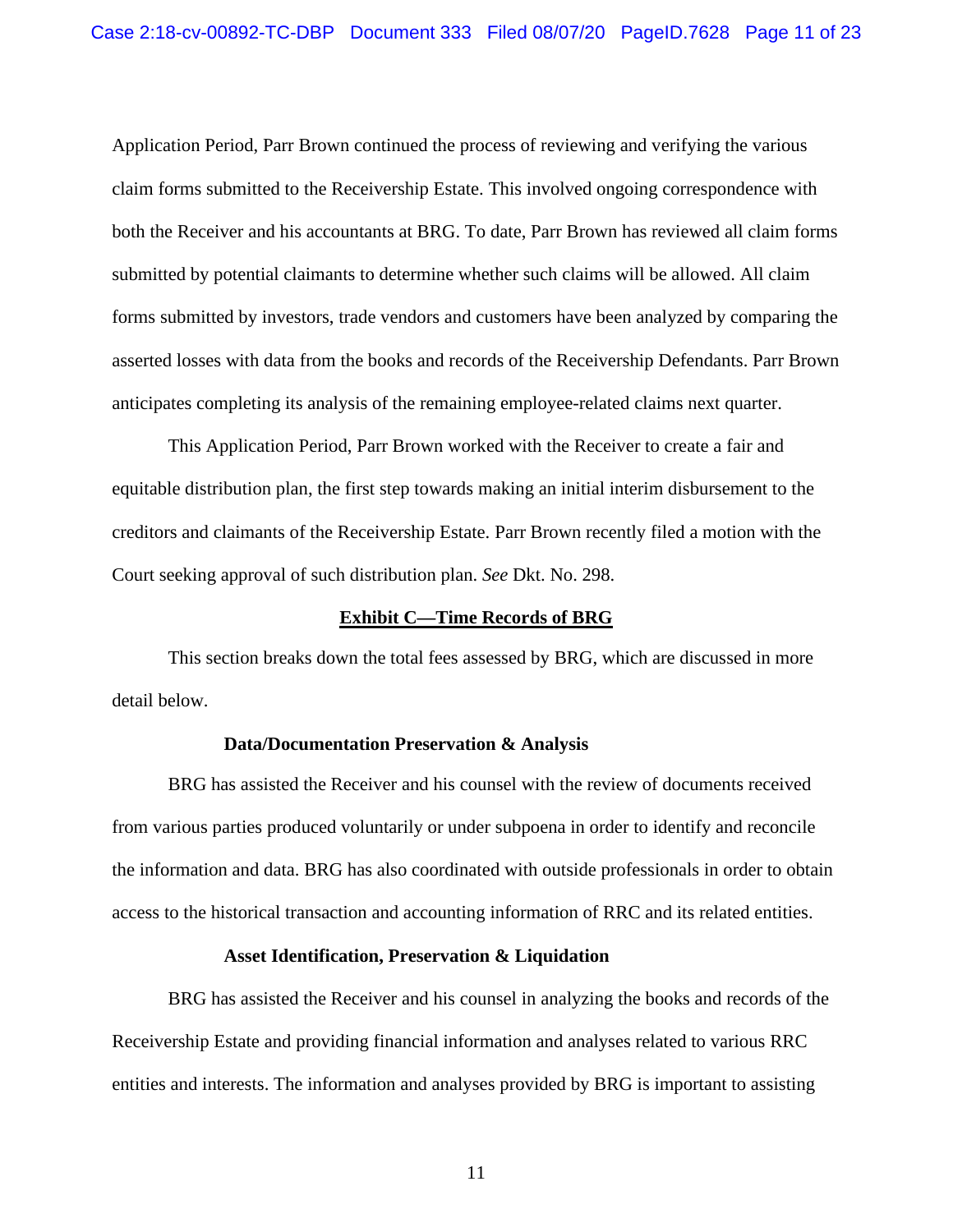the Receiver in identifying assets and in negotiating with third parties. BRG has also assisted the Receiver in connection with due diligence requests of potential buyers of receivership assets, as well as settlement discussions with third parties.

## **Claims Process**

BRG has continued to assist the Receiver and his counsel in developing an efficient and effective claims process, including the claims motion filed with the Court, notification to potential claimants, as well as the recording, tracking and reconciliation of filed claims.

#### **Cash Receipt and Disbursement Analysis**

RRC and its related entities historically have used QuickBooks as their accounting software. However, during the mid to late part of 2018, RRC, as well as R Legacy Entertainment, transitioned to a new accounting platform known as Acumatica. Acumatica is a web-based accounting software program. BRG has reviewed and extracted general ledger activity from both QuickBooks and Acumatica for RRC and its related entities. The data extracted to date consists of nearly 400,000 transactions spanning from 2002 through 2018. From this data, BRG has identified nearly 110,000 cash related transactions from which it has created a cash receipt and disbursement database.

BRG has continued the process of categorizing the cash transactions by transaction type (i.e. investor contributions, disbursements to investors, purchases, sales, operating expenses, etc.). Additionally, BRG has continued to identify and add relevant information in order to provide the Receiver with an accurate picture of potential investor and creditor claims and potential claims to pursue.

Furthermore, in order to provide a complete picture of the Receivership Defendants' financial records, the data has been compared, validated and in some instances supplemented by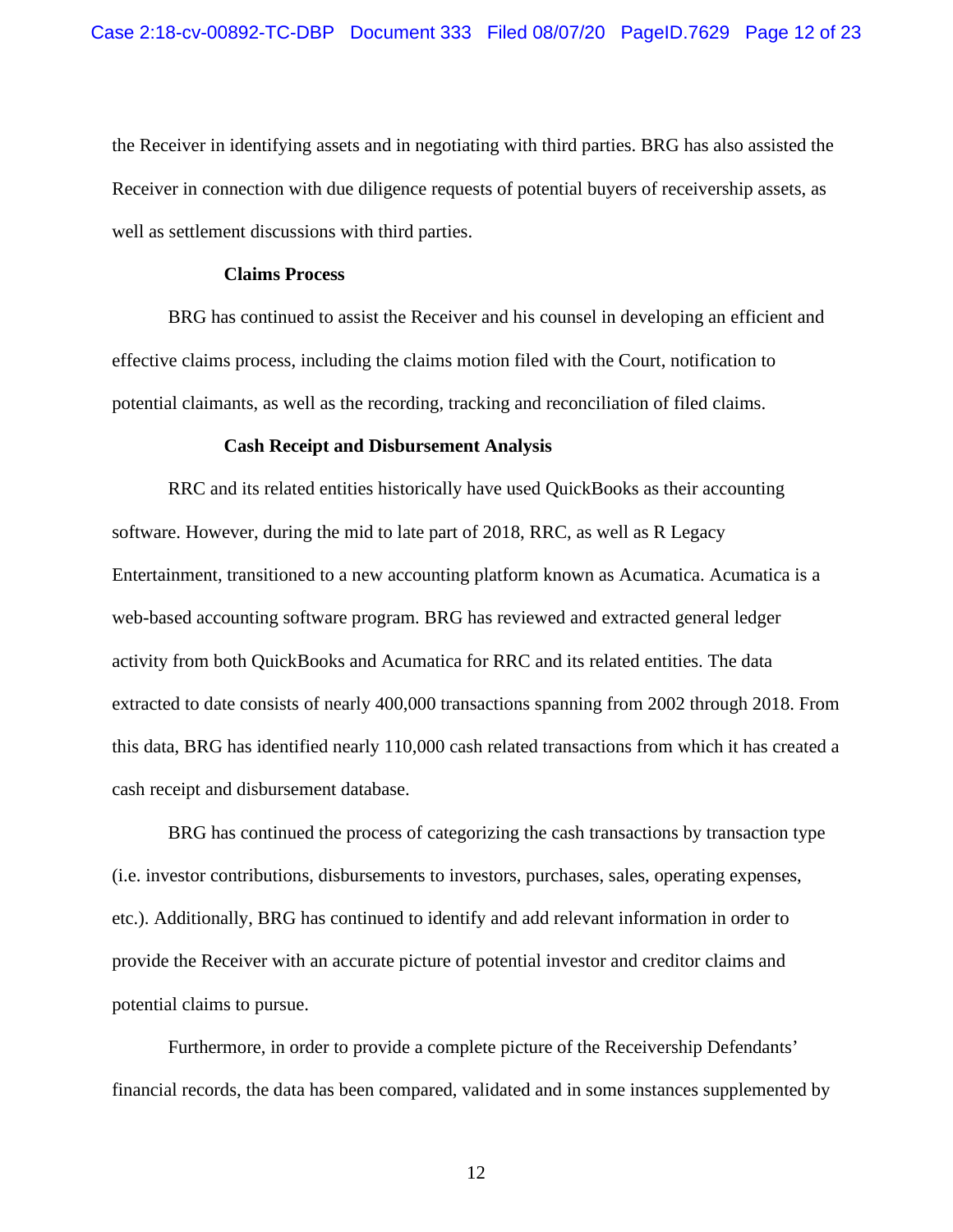information obtained from various financial institutions.

#### **Net Winner/Claims Analysis**

BRG has continued to perform extensive analysis of cash receipt and disbursement activity, transaction support, investor files, email communications, and information received from individual investors through questionnaire responses and claim filings. This information has allowed BRG to identify and determine the amount of funds invested and draws taken by each individual investor and investor group. One of the complicating factors in this analysis is the quantity of transactions that are "non-cash" in nature. In its analysis, BRG has identified many non-cash transactions that occurred between RRC and investors that involve investments and draws using physical metals, which are then converted and credited to the investor's account. This information is not captured in the cash receipt and disbursement activity and is only identified through additional supporting documentation such as RRC receipts, email communications, investor statements, and investor files.

An additional issue encountered in this process is the commingled nature of the investments and how they were recorded in RRC's records. Investors were typically combined into investor groups with their investments being pooled together. Sometimes investors were given their own investment account within the group and sometimes they were simply added to another previously existing investment account. BRG has identified many instances in which an investor would pay their investments to a group leader who would then deposit the investment under his or her own name rather than the name of the actual investor.

Due to the nature of these transactions and the various sources that must be analyzed to provide the Receiver with an accurate picture and summary of each investor's activity, this analysis has proven to be much more complicated and time consuming to complete.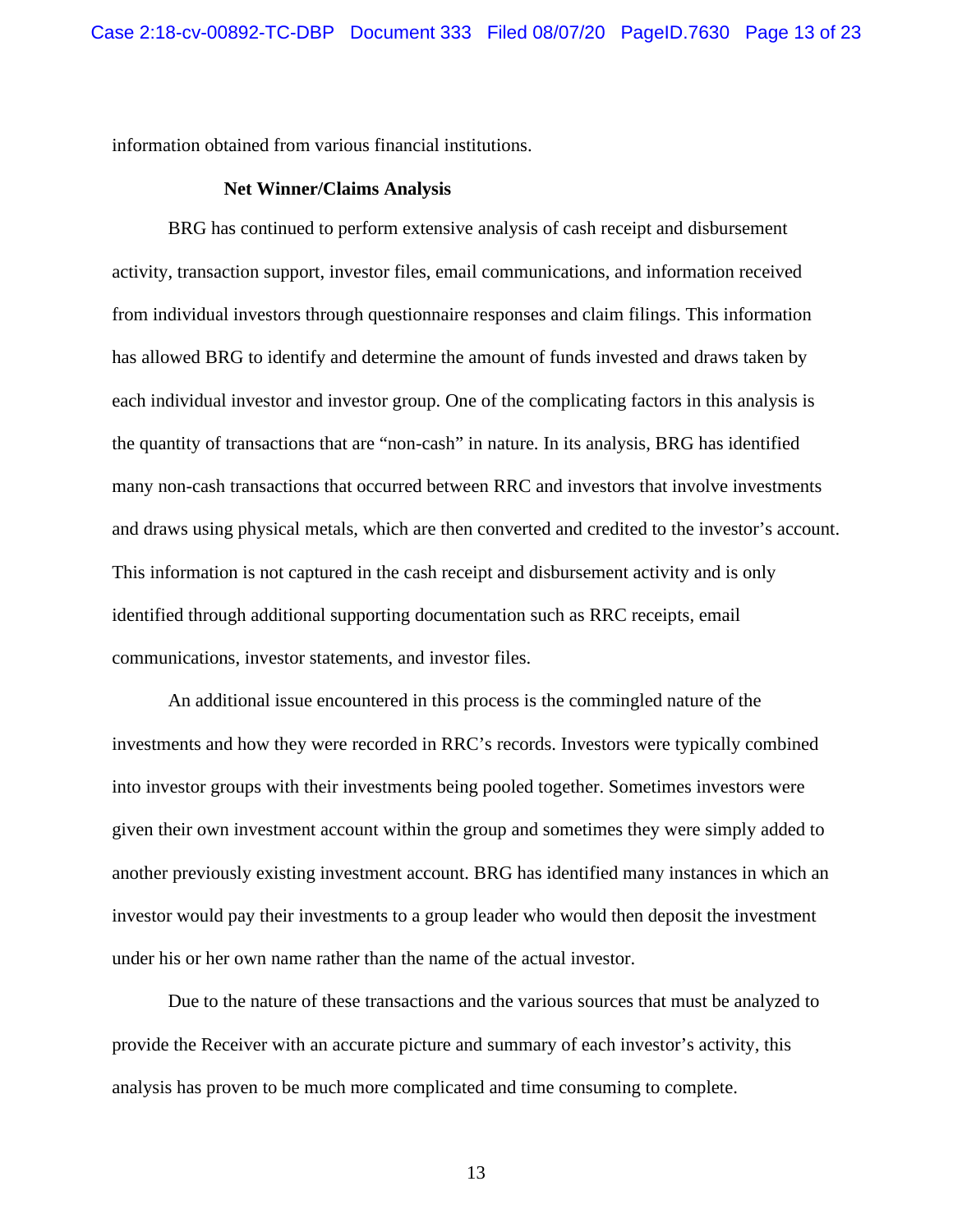Notwithstanding the difficulties noted above, BRG's analysis has been critical in assisting the Receiver to identify potential claw backs and potential claims by investors. BRG has developed and provided these analyses to the Receiver and his counsel to be used in discussions, negotiations and potential recoveries. BRG has also been involved in assisting the Receiver and his counsel with responding to document requests from investors and their counsel. Additionally, BRG has assisted the Receiver in communications, including attending various meetings, with investors and their counsel to obtain additional information and support regarding their investments. Furthermore, BRG has coordinated various meetings and discussions with Gaylen Rust to obtain clarification and additional insight on investor account activity.

#### **Ponzi Analysis**

BRG has continued to assist the Receiver in analyzing and evaluating various aspects of the alleged Rust Ponzi scheme, including the duration, size, and various identifying factors consistent with Ponzi activity in an effort to seek a "Ponzi" presumption from the Court. The work performed has included, but is not limited to, detailed investigation and analysis of RRC's bank account activity, various "Point-of-Sale" systems and data, QuickBooks accounting records, tax returns and accountant work papers, discussions with RRC employees, sales and purchase orders, investor statements, RRC receipts, investor questionnaires, filed claims, and the company's email, electronic files, and hardcopy of existing documentation. The analysis is ongoing given the volume of data and information being analyzed.

#### **Tax Compliance, Analysis & Preparation**

BRG has worked closely with the Receiver and other professionals in order to secure information, including asset valuation information, needed in order to prepare final income tax returns for RRC and related entities under the Receiver's control. BRG has met with the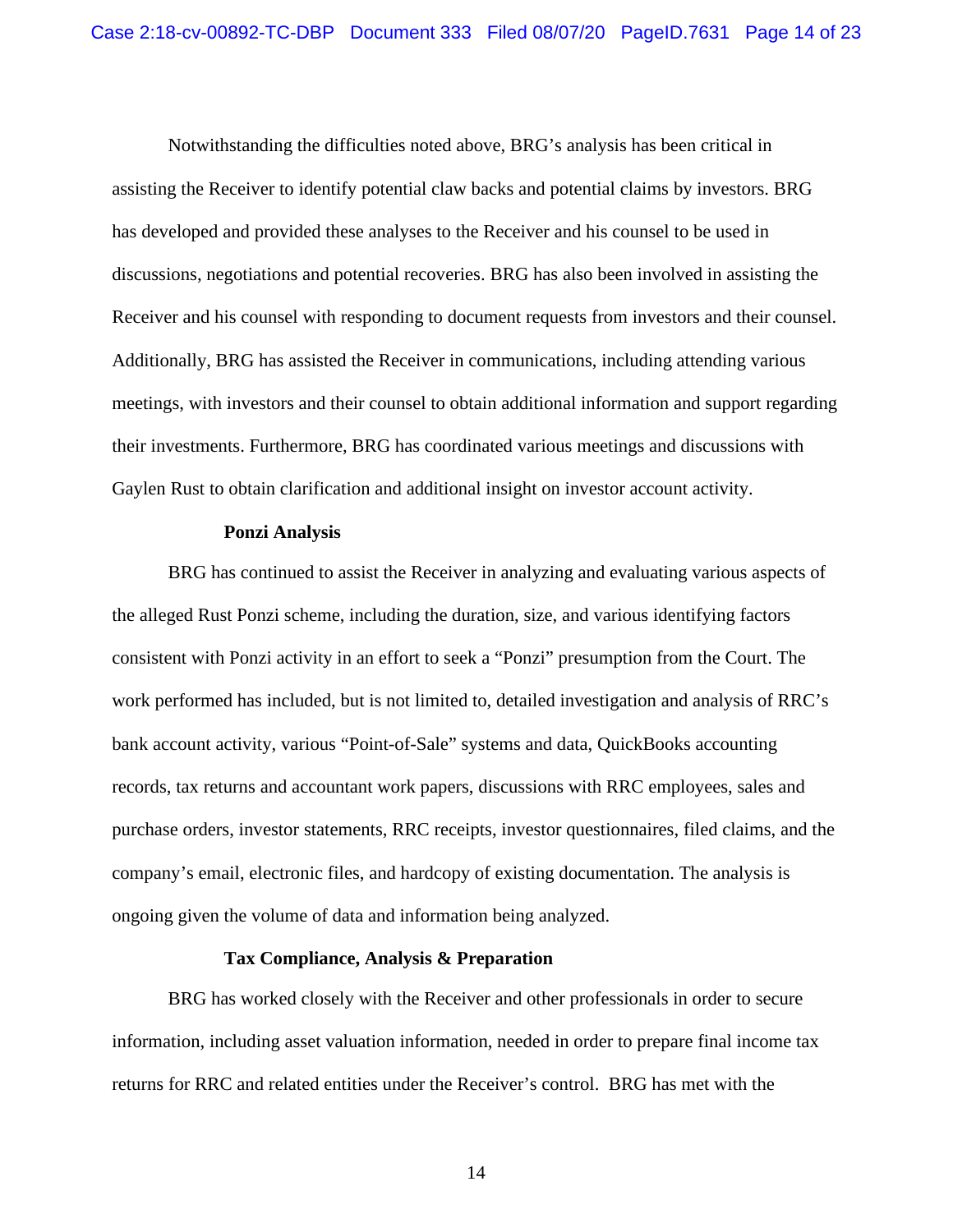Receiver and other professionals on multiple occasions to inform the Receiver of specific tax issues which arise in a Ponzi scheme case, as well as tax compliance requirements that must be adhered to in a Receivership.

BRG has read and analyzed correspondence received from federal and state taxing authorities. BRG has responded, as appropriate, to tax correspondence. BRG met with and corresponded with the Receiver and various other professionals regarding resolution of outstanding tax issues. BRG performed tax research related to various income tax and other tax issues that arose after the appointment of the Receiver.

BRG analyzed 2019 financial transactions for the Rust Rare Receivership and the prereceivership entities in order to identify transactions requiring the preparation of required Form(s) 1099 and 1096. BRG prepared the required information returns. Additionally, BRG analyzed 2018 financial information and prepared past due 2018 Tennessee state income tax returns for Writer's Den and Torque Entertainment. The completed income tax and information returns were reviewed in order to ensure completeness and accuracy. Corrections and updates were made as was necessary. BRG caused the finalized income tax returns to be filed with the proper taxing authorities. BRG also prepared outstanding payroll and sales tax returns for various pre-receivership entities as was required.

#### **Exhibit D—Time Records of Conflict Receiver and His Counsel**

This section breaks down the total fees assessed by the Conflict Receiver and his counsel, which are discussed in more detail below.

This Application Period, the Conflict Receiver and his counsel continued their correspondence and review of documentation related to various claw back defendants. The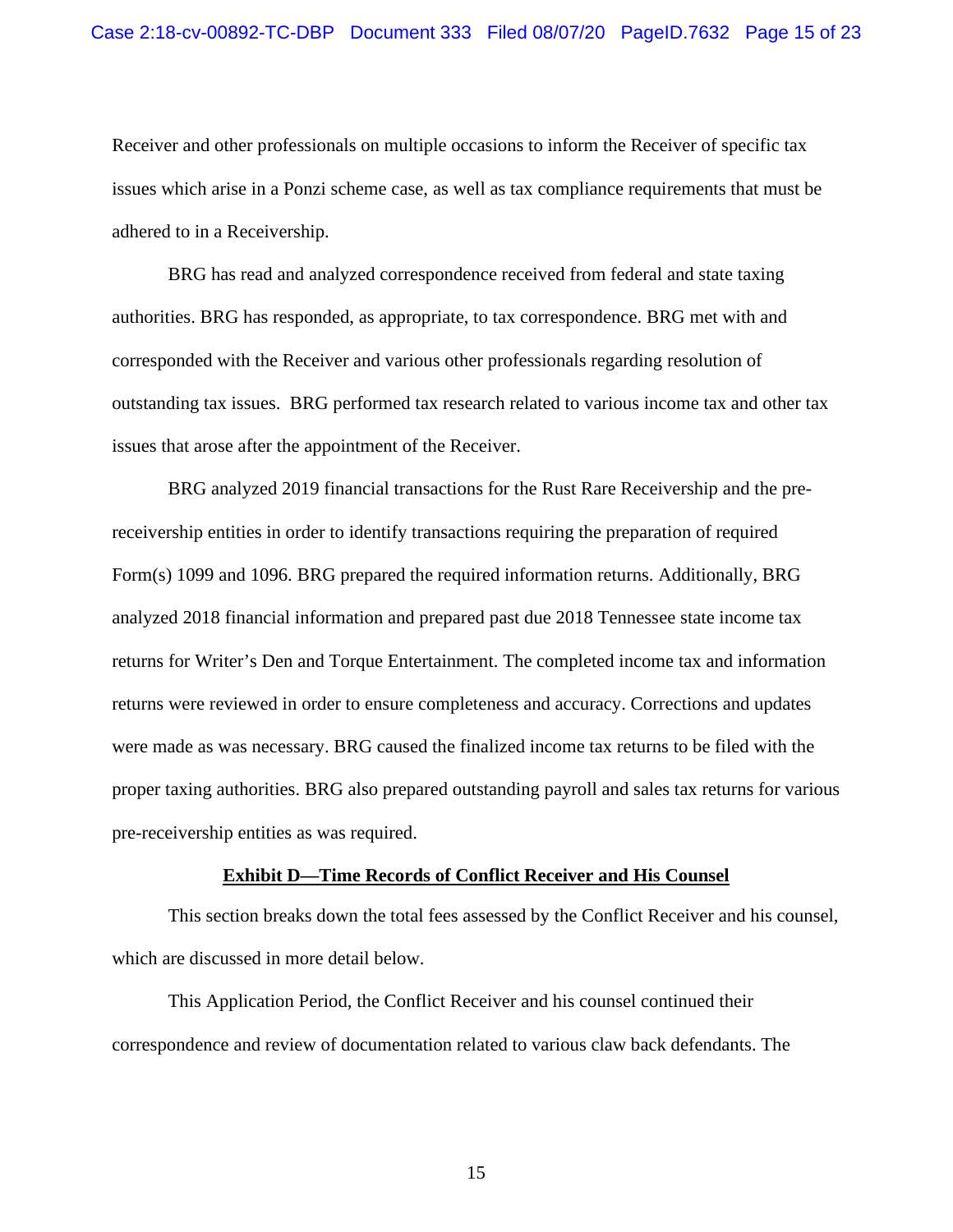Conflict Receiver continues to work towards a resolution of these recovery matters and correspond with investors and their legal counsel regarding the same.

## **VI. PRIOR REQUESTS AND INTERIM NATURE OF REQUEST**

16. The Receiver has previously filed five interim fee applications,<sup>[2](#page-15-0)</sup> all of which were approved by the Court. *See* Dkt. Nos. 153, 203, 247, 275, 293.

17. This is the Sixth Interim Fee Application of the Receiver and his professionals.

18. The Receiver and his professionals understand that the authorization and payment of fees and expenses is interim in nature. All fees and expenses allowed on an interim basis will be subject to final review at the close of the case and the discharge of the Receiver when the Receiver files a final accounting and the Receiver and his professional's file final fee applications.

19. For the reasons set forth above and as supported by the Exhibits attached hereto, the Receiver respectfully submits that the fees and expenses requested herein are for actual services that were necessary for and beneficial to the administration of the Receivership Estate. The Receiver has made every attempt to limit the administrative expenses of this Receivership Estate, and the Receiver submits that given the work that has been performed as reflected in the attached time entries, the fees and expenses that have been incurred are reasonable.

20. Pursuant to Paragraph 62 of the Appointment Order, *see* Dkt. No. 54, the Receiver represents and avers that this Fee Application complies with the terms of the billing instructions agreed to by the Receiver, the fees and expenses included therein were incurred in the best interests of the Receivership Estate, and the Receiver has not entered into any agreement, written or oral,

<span id="page-15-0"></span><sup>2</sup> The Receiver's First Interim Fee Application was filed on February 22, 2019. *See* Dkt. No. 120. The Receiver's Second Interim Fee Application was filed on May 24, 2019. *See* Dkt. No. 187. The Receiver's Third Interim Fee Application was filed on September 4, 2019. *See* Dkt. No. 241. The Receiver's Fourth Interim Fee Application was filed on December 31, 2019. *See* Dkt. No. 274. The Receiver's Fifth Interim Fee Application was filed on March 10, 2020. *See* Dkt. No. 292.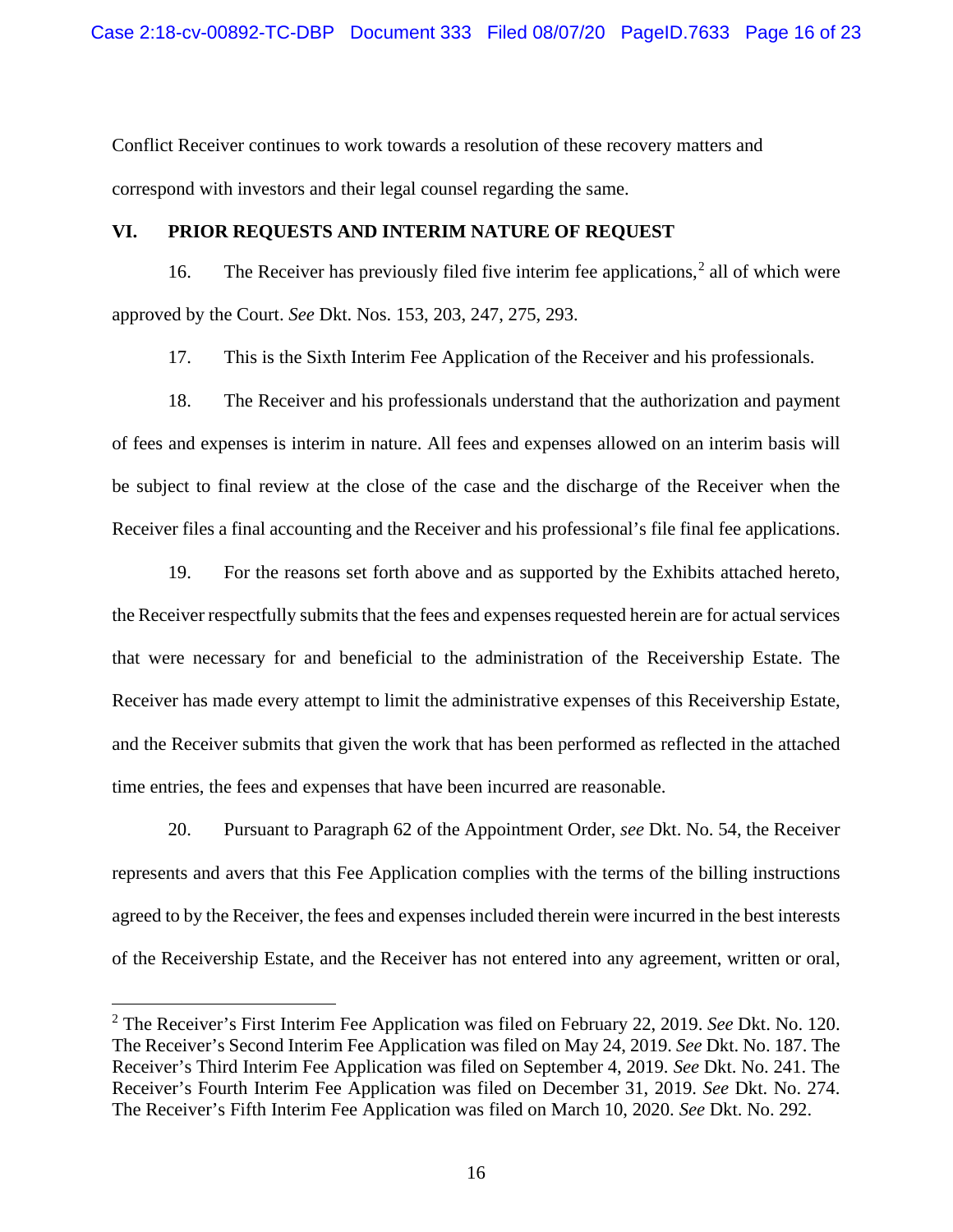express or implied, with any person or entity concerning the amount of compensation paid or to be paid from the Receivership Estate, or any sharing thereof.

21. The Receiver respectfully requests that the Court enter an Order (i) approving, on an interim basis, the Receiver's fees in the amount of \$23,256 and out-of-pocket expenses of \$158.11; Parr Brown's fees in the amount of \$462,588.50 and out-of-pocket expenses of \$9,619.25; BRG's fees in the amount of \$291,171 and out-of-pocket expenses of \$188.79; and the Conflict Receiver and his counsel's fees in the amount of \$8,312; and (ii) authorizing the Receiver to pay these fees and reimburse the expenses from the Receivership Estate once the Receiver has recovered for the Estate at least three times the amount of fees requested in this Fee Application and prior applications.

22. A proposed Order is attached hereto as Exhibit E.

The Receiver, Parr Brown, BRG, and the Conflict Receiver and his counsel verify under penalty of perjury that the foregoing is true and correct.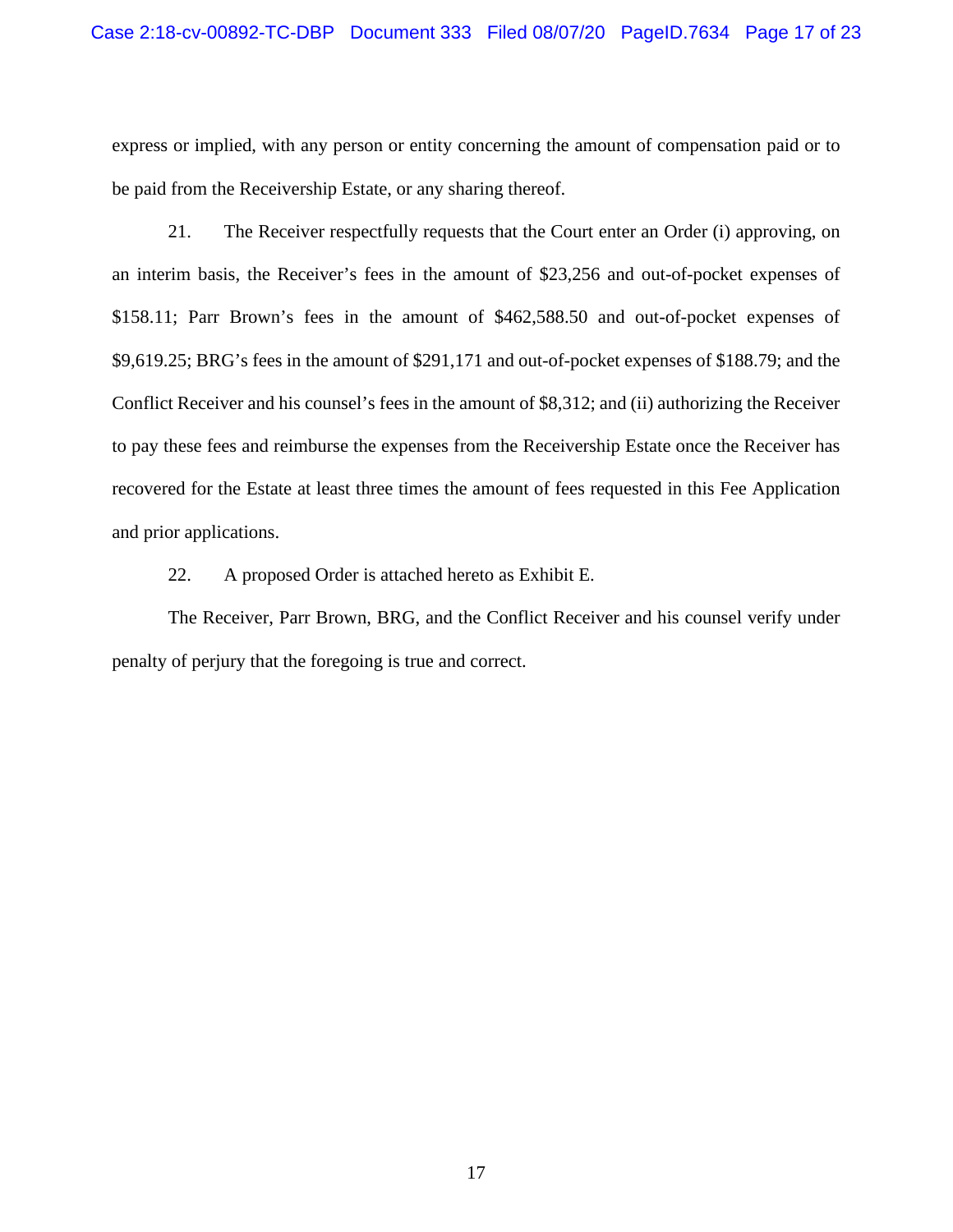Case 2:18-cv-00892-TC-DBP Document 333 Filed 08/07/20 PageID.7635 Page 18 of 23

DATED this 7th day of August, 2020.

## **RECEIVER**

Jonathan O. Hafen, Receiver

### **PARR BROWN GEE & LOVELESS, P.C.**

 $\mathcal{W}$ l

Joseph M.R. Covey Cynthia D. Love *Attorneys for Receiver Jonathan O. Hafen*

## **BERKELEY RESEARCH GROUP**

\_\_\_\_\_\_\_\_\_\_\_\_\_\_\_\_\_\_\_\_\_\_\_\_\_\_\_

Ray Strong

## **CONFLICT RECEIVER**

Wayne Klein, Conflict Receiver

**\_\_\_\_\_\_\_\_\_\_\_\_\_\_\_\_\_\_\_\_\_\_\_\_\_\_\_\_\_\_**

## **MANNING CURTIS BRADSHAW & BEDNAR**

David. C. Castleberry *Attorney for Conflict Receiver Wayne Klein*

**\_\_\_\_\_\_\_\_\_\_\_\_\_\_\_\_\_\_\_\_\_\_\_\_\_\_\_\_\_\_**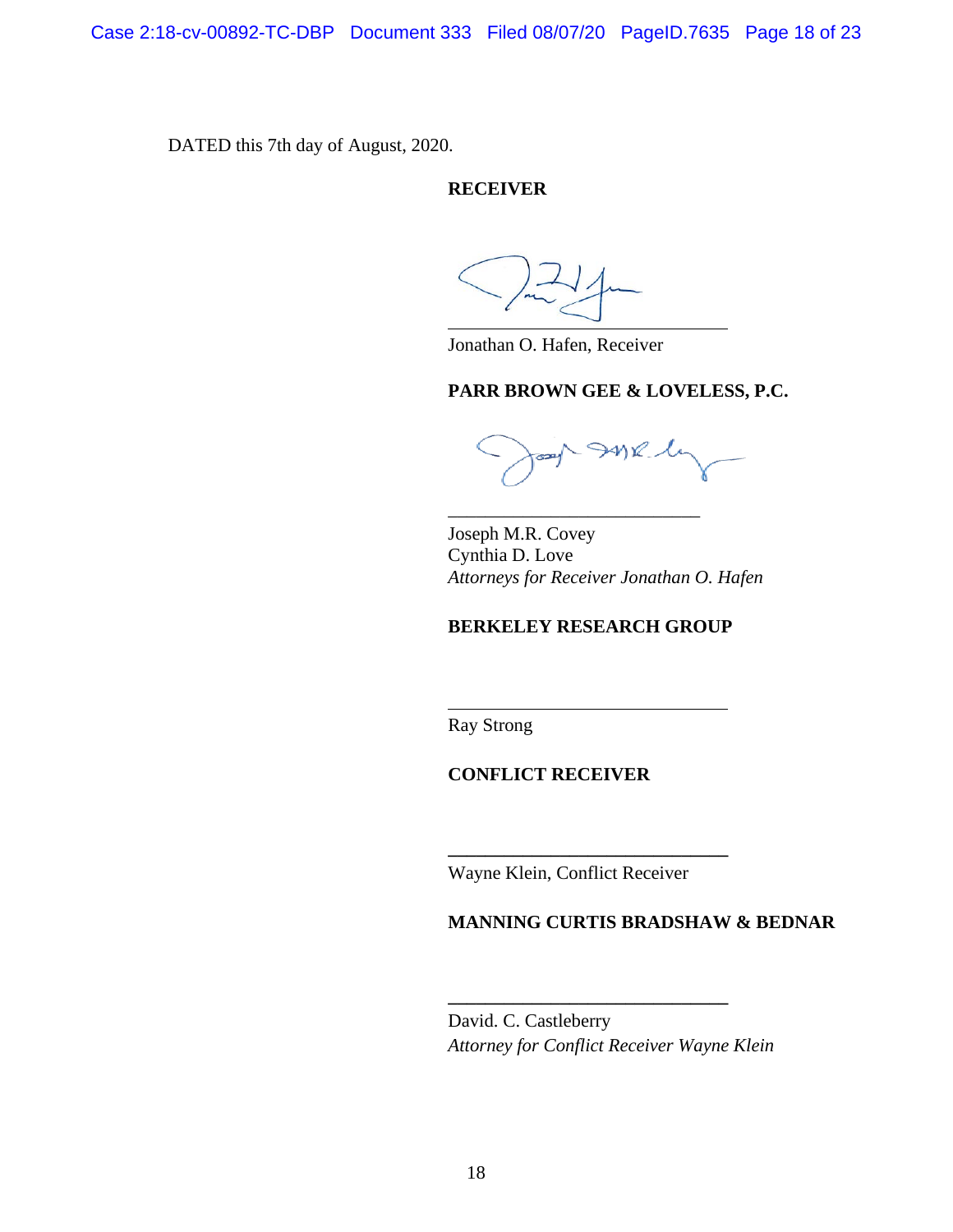Case 2:18-cv-00892-TC-DBP Document 333 Filed 08/07/20 PageID.7636 Page 19 of 23

DATED this 4th day of August, 2020.

**RECEIVER** 

Jonathan O. Hafen, Receiver

# PARR BROWN GEE & LOVELESS, P.C.

oay InR.h

Joseph M.R. Covey Cynthia D. Love Attorneys for Receiver Jonathan O. Hafen

## **BERKELEY RESEARCH GROUP**

**Ray Strong** 

**CONFLICT RECEIVER** 

Wayne Klein, Conflict Receiver

## **MANNING CURTIS BRADSHAW & BEDNAR**

David. C. Castleberry Attorney for Conflict Receiver Wayne Klein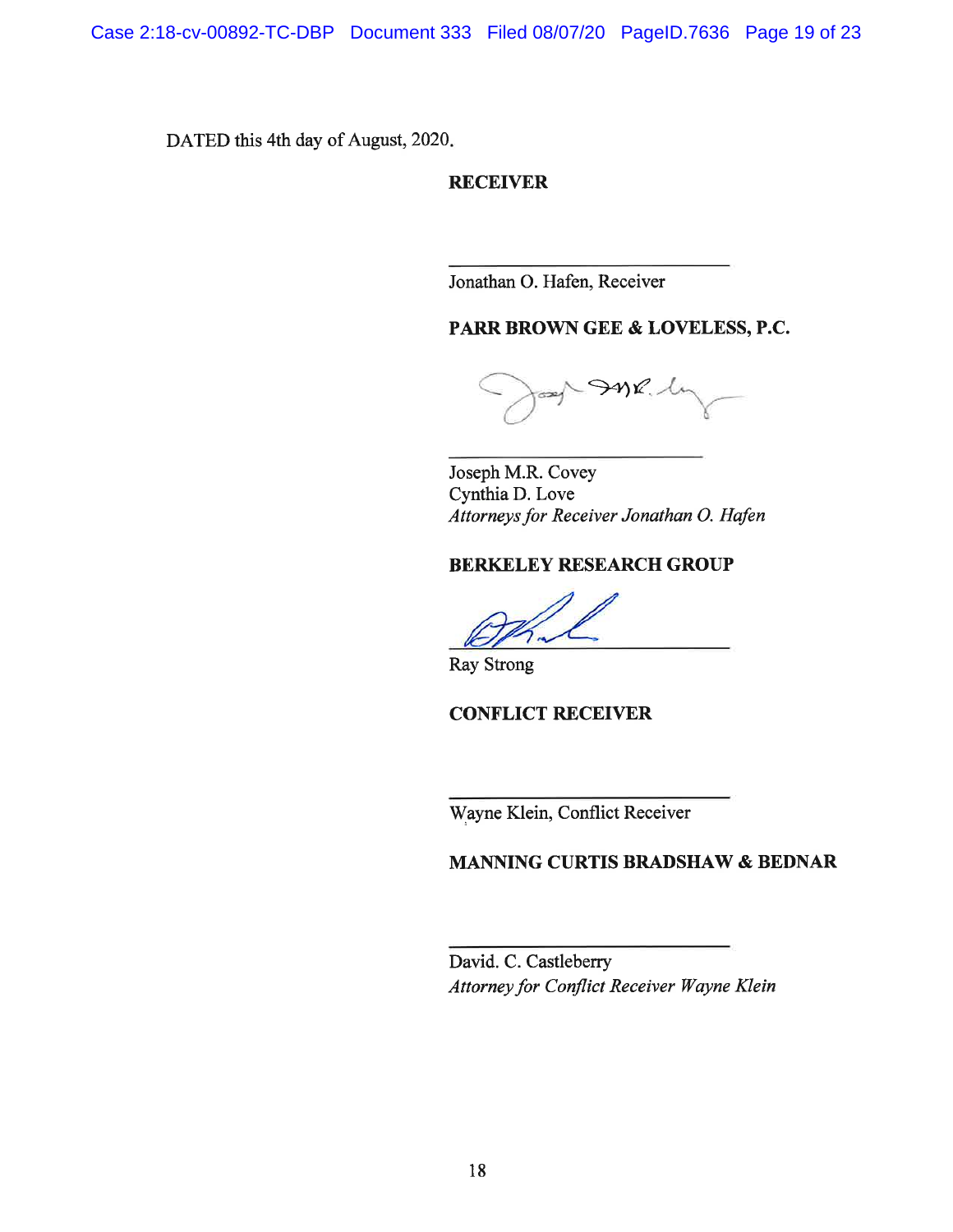DATED this 4th day of August, 2020.

## **RECEIVER**

Jonathan O. Hafen, Receiver

PARR BROWN GEE & LOVELESS, P.C.

 $-992$ 

Joseph M.R. Covey Cynthia D. Love Attorneys for Receiver Jonathan O. Hafen

## **BERKELEY RESEARCH GROUP**

**Ray Strong** 

**CONFLICT RECEIVER** 

Wayne Klein, Conflict Receiver

## MANNING CURTIS BRADSHAW & BEDNAR

David. C. Castleberry Attorney for Conflict Receiver Wayne Klein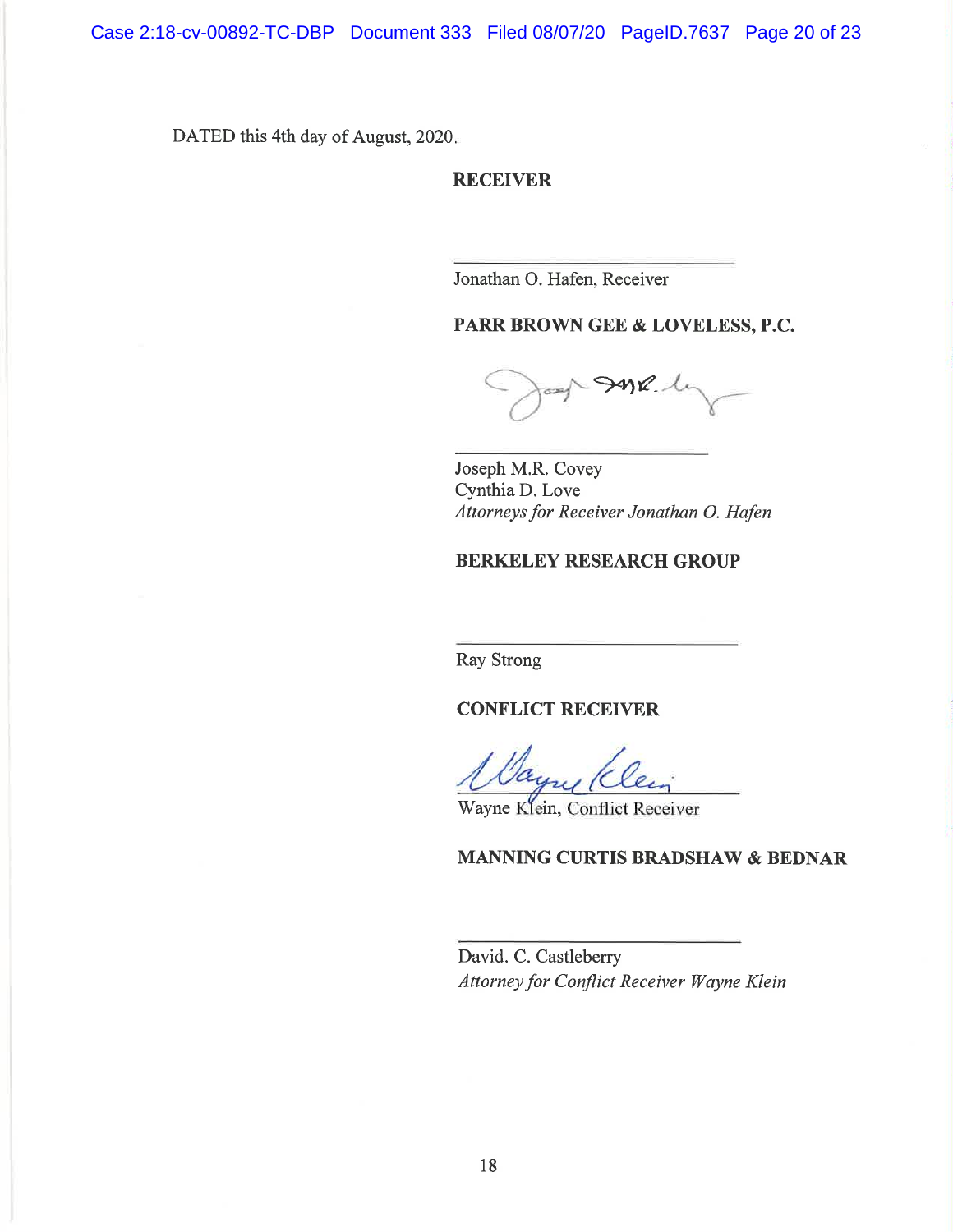Case 2:18-cv-00892-TC-DBP Document 333 Filed 08/07/20 PageID.7638 Page 21 of 23

DATED this 4th day of August, 2020.

**RECEIVER** 

Jonathan O. Hafen, Receiver

PARR BROWN GEE & LOVELESS, P.C.

Ink.h

Joseph M.R. Covey Cynthia D. Love Attorneys for Receiver Jonathan O. Hafen

# **BERKELEY RESEARCH GROUP**

Ray Strong

**CONFLICT RECEIVER** 

Wayne Klein, Conflict Receiver

MANNING CURTIS BRADSHAW & BEDNAR

Ā

David. C. Castleberry Attorney for Conflict Receiver Wayne Klein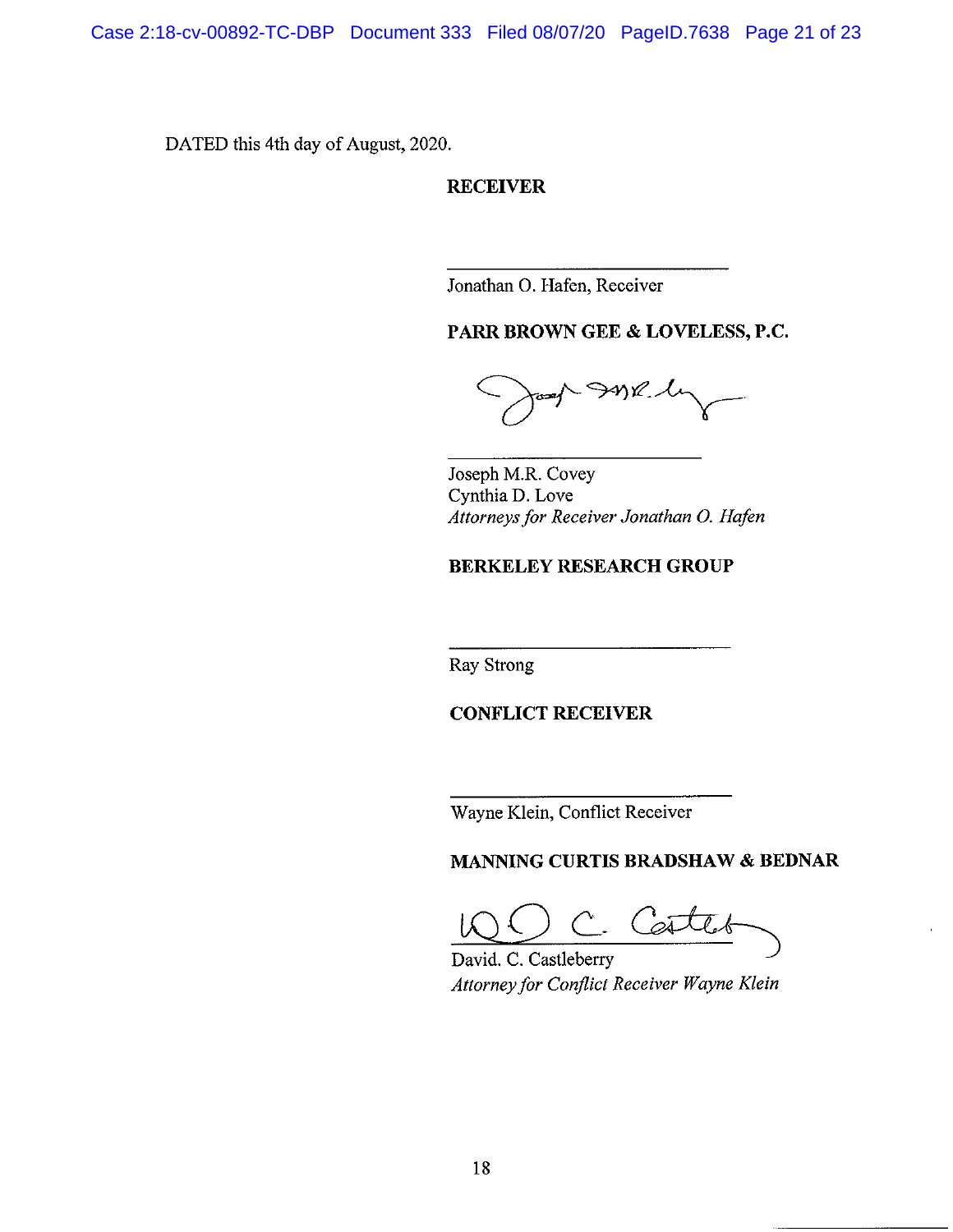# **CERTIFICATE OF SERVICE**

## IT IS HEREBY CERTIFIED that service of the above **SIXTH INTERIM FEE**

**APPLICATION** was (1) electronically filed with the Clerk of the Court through the CM/ECF

system on August 7, 2020, which sent notice of the electronic filing to all counsel of record, (2)

posted on the Receiver's website (rustrarecoinreceiver.com), and (3) emailed to all those on the

Receiver's master mailing matrix.

| Kristen R. Angelos               | Walter F. Bugden                   |
|----------------------------------|------------------------------------|
| UTAH FEDERAL DEFENDER OFFICE     | <b>BUGDEN &amp; ISAACSON LLC</b>   |
| <b>46 W BROADWAY STE 110</b>     | 445 E 200 S STE 150                |
| SALT LAKE CITY, UT 84101         | SALT LAKE CITY, UT 84111           |
| $(801)524-4010$                  | $(801)467 - 1700$                  |
| kris_angelos@fd.org              | wally@bilaw.net                    |
| Jennifer Juniper Chapin          | P. Matthew Cox                     |
| <b>COMMODITY FUTURES TRADING</b> | SNOW CHRISTENSEN & MARTINEAU       |
| <b>COMMISSION</b>                | 10 EXCHANGE PLACE 11TH FL          |
| 4900 MAIN ST STE 500             | PO BOX 45000                       |
| KANSAS CITY, MO 64112            | SALT LAKE CITY, UT 84145-5000      |
| $(816)960 - 7746$                | $(801)521 - 9000$                  |
| jchapin@cftc.gov                 | pmc@scmlaw.com                     |
| Andrew G. Deiss                  | Sean N. Egan                       |
| <b>DEISS LAW PC</b>              | <b>SOUTH TEMPLE TOWER STE 1505</b> |
| 10 W 100 S STE 425               | 136 E SOUTH TEMPLE                 |
| SALT LAKE CITY, UT 84101         | SALT LAKE CITY, UT 84111-1139      |
| $(801)433-0226$                  | $(801)363 - 5181$                  |
| adeiss@deisslaw.com              | $(801)363 - 5184$ (fax)            |
|                                  | seannegan@sneganlaw.com            |
| Paula Woodland Faerber           | Jacob L. Fonnesbeck                |
| UTAH ATTORNEY GENERALS OFFICE    | <b>SMITH WASHBURN LLP</b>          |
| 160 E 300 S 5TH FLOOR            | <b>8 E BROADWAY STE 320</b>        |
| SALT LAKE CITY, UT 84114         | SALT LAKE CITY, UT 84111           |
| $(801)366 - 0248$                | $(801)584 - 1800$                  |
| pfaerber@agutah.gov              | jfonnesbeck@smithwashburn.com      |
| Robert K. Hunt                   | Jennifer R. Korb                   |
| UTAH FEDERAL DEFENDER OFFICE     | UTAH ATTORNEY GENERAL'S OFFICE     |
| <b>46 W BROADWAY SUITE 110</b>   | 160 E 300 S 5TH FL                 |
| SALT LAKE CITY, UTAH 84101       | SALT LAKE CITY, UT 84114           |
| $(801)524-4010$                  | $(801)366-0310$                    |
| robert hunt@fd.org               | jkorb@agutah.gov                   |